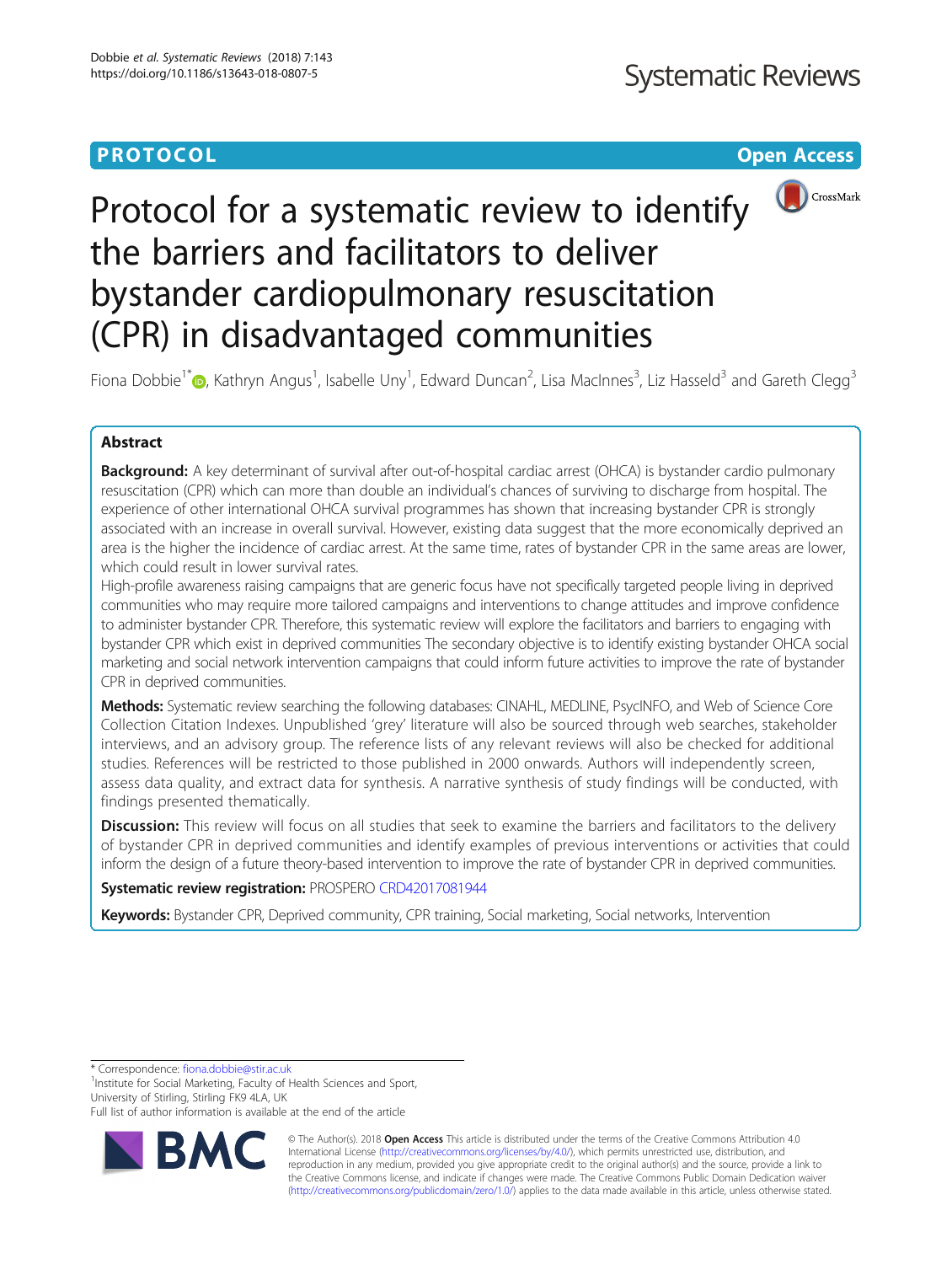#### Background

Out-of-hospital cardiac arrest (OHCA) is a significant health problem in Scotland with approximately 3000 resuscitation attempts each year. Of the 65 people living on Scotland who have attempted resuscitation after OHCA each week, only around 1 in 20 will survive to leave hospital.<sup>1</sup> This is lower than the 9% survival figure quoted for the rest of the UK and the European average of 1 in 10 [\[1](#page-3-0)]. A key determinant of survival after OHCA is bystander cardiopulmonary resuscitation (CPR) which is demonstrated to improve the likelihood of survival to hospital discharge by sevenfold [\[2](#page-3-0)]. CPR is an emergency procedure for life support, consisting of manual external cardiac massage to maintain some blood flow to vital organs and can also involve 'mouth-to-mouth' ventilation. The experience of other international OHCA survival programmes has shown that increasing bystander CPR improves overall survival [[1\]](#page-3-0). For example, in Sweden three million people, out of a total population of 9.5 million, have been trained in CPR during the last three decades [[2](#page-3-0)]. By 2011, the CPR rate had risen from 31% to amongst the highest in the world at over 70%, with a parallel increase in OHCA survival to 1 month from 5% in 1992 to 11% in 2011 [[3\]](#page-3-0). Similarly, in Denmark, an increase in the bystander CPR rate from 19.4% in 2001 to 43.3% in 2010 was associated with an increase in overall survival to discharge from hospital from 6.5 to 19.1% in the same period  $[4]$  $[4]$ .

Barriers to administering bystander CPR include a lack of confidence and concerns around causing further harm. Moreover, there is a perception that this fear will be exacerbated in an emergency situation through panic [[5\]](#page-3-0). Existing data suggest that the more economically deprived an area is the higher the rate of cardiac arrest, and crucially, rates of bystander CPR are lower, resulting in lower survival rates [\[6](#page-3-0), [7\]](#page-3-0) . In Scotland, analysis of a linked dataset<sup>1</sup> of 11,275 OHCA episodes found that between 2011 and 2105, 26.8% occurred in the most deprived areas. The comparable figure for those in the least deprived was 13.9%. Logistic regression (adjusting for age and sex) found that patients in the least deprived areas had a 34% lower risk of death within 30 days after OHCA compared with patients in most deprived. Thus, while large-scale advertising campaigns like the British Heart Foundation's (BHF) 'Hands-only CPR' have a wide reach, more tailored and targeted work is required to improve the rate of bystander CPR in deprived communities [[8\]](#page-4-0).

In 2015, the Scottish Government launched Scotland's Out-of-Hospital Cardiac Arrest strategy. Its ambition is that by 2020 Scotland becomes an international leader in OHCA outcomes [[9\]](#page-4-0). The overall aim of the strategy is to save an additional 1000 lives by 2020, crucial to achieving this is to increase

rates of bystander CPR from a baseline of 40% in 2015 [\[10\]](#page-4-0).

In 2015, a cross-sectional survey of the Scottish population was conducted to explore attitudes, awareness, and perception of bystander CPR. The study concluded that if Scotland is to become an international leader in OHCA outcomes, there is an urgent need for more tailored and targeted interventions to increase rates of bystander CPR. This need is greatest in areas of multiple deprivation. Survey findings also suggest that priority groups include people who are not working, those in a lower social grade, and the elderly. (Dobbie et al. 2018 in press).

#### Review aim and research objectives

The aim of the review is to explore the facilitators and barriers to engaging with bystander CPR which exist in deprived communities. Results from this systematic review will inform a research study that seeks to develop a tailored and targeted strategy to improve the rate of bystander CPR in deprived communities in the UK.

The review will address the following research objectives:

- 1. Identify the barriers perceived by individuals in socioeconomically deprived circumstances to engage with bystander CPR
- 2. Identify the facilitators perceived by individuals in socioeconomically deprived circumstances to engage with bystander CPR
- 3. To identify examples of projects, initiatives and activities that have attempted to improve rates of bystander intervention in deprived communities during an out-of-hospital cardiac arrest using social marketing or social network intervention approaches

We are defining the term 'engaging with bystander CPR' as a willingness/confidence to learn CPR, perform bystander CPR, and teach/encourage others to learn/engage with bystander CPR.

#### **Methods**

This protocol has been designed using the PRISMA-P guidelines for systematic review protocol development [[11](#page-4-0)].

#### Search strategy

Studies for review will be identified from searches of academic literature databases (CINAHL, MEDLINE, PsycINFO, Web of Science Core Collection Citation Indexes). Unpublished 'grey' literature will also be sourced through web searches, stakeholder interviews (from the wider project), and an advisory group. The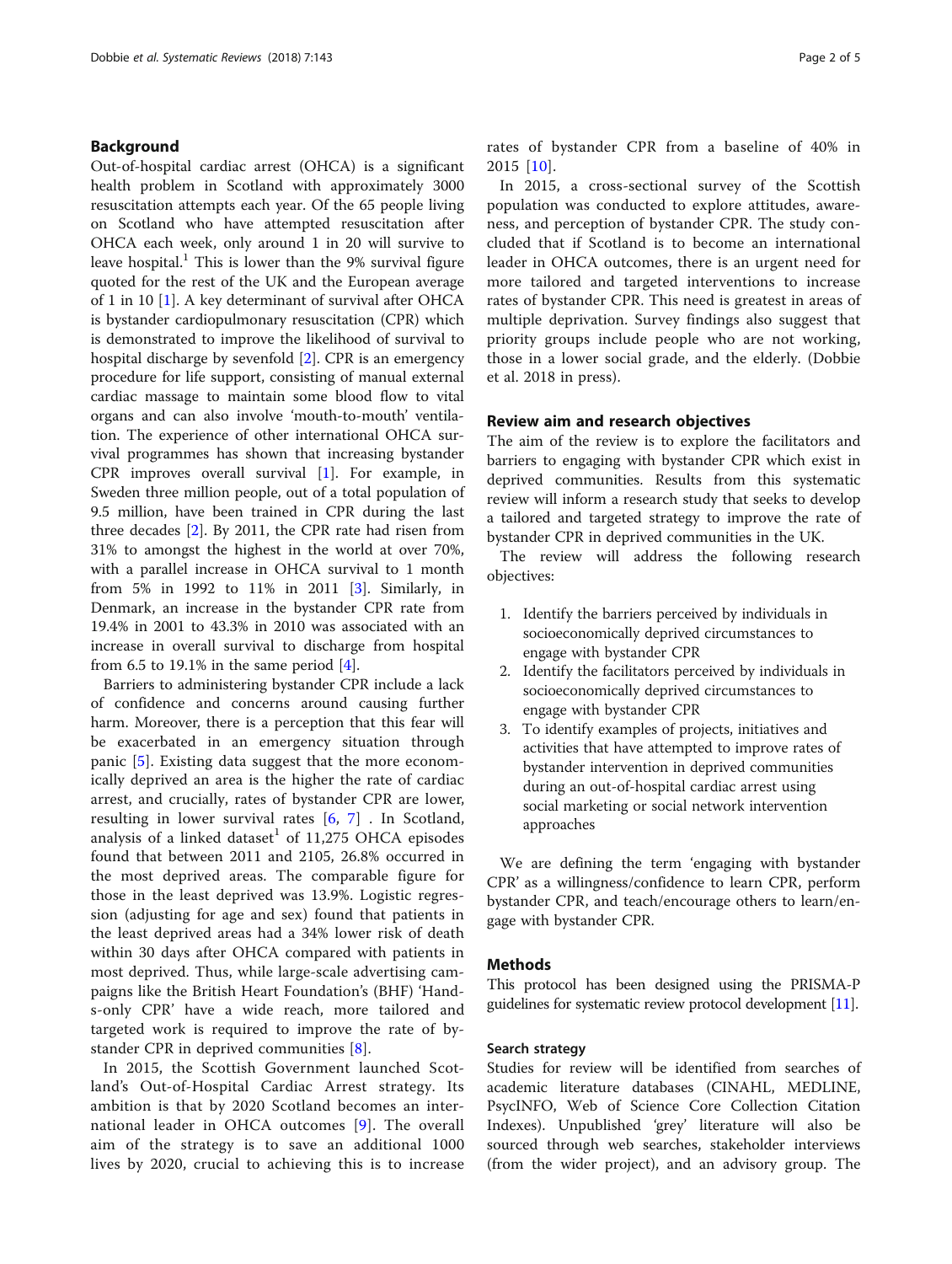reference lists of any relevant reviews will also be checked for additional studies.

The search strategy will be made up of three concepts. Search terms for (1) out-of-hospital cardiac arrest and cardiopulmonary resuscitation will be combined with search terms for (2) bystanders (including witness, layperson) and search terms for (3) socioeconomically deprived circumstances, see Additional file [1](#page-3-0) for a draft search strategy.

References will be restricted to those published in 2000 onwards

#### Inclusion/exclusion criteria

The search will include all study types that collected primary data (e.g. qualitative and mixed methods studies as well as quantitative designs) or ran a new analysis of an existing primary dataset, conference abstracts, and unpublished 'grey' literature. It will include conference abstracts and unpublished 'grey' literature. Studies published in any language will be included, although search terms will be in English. It will exclude systematic reviews, evidence-based guidelines, and literature reviews, but references will be checked. Commentaries and opinion pieces will also be excluded.

#### Participants/population

The search will include the following:

- Any study that reports findings for anyone experiencing socioeconomically deprived circumstances, identified used a recognised indicator of deprivation (e.g. Indices of Multiple Deprivation). Studies will be included if the whole sample is a socioeconomically deprived population or area or if the study segments findings by a socioeconomic indicator.
- Any definition of socioeconomic deprivation (including, but not limited to, educational status, employment status, income, occupation, poverty, social change, social class, social condition, neighbourhood/area status)
- In order to review evidence from countries of similar high-income economic backgrounds to the UK and that may also have a socioeconomic inequalities gap, studies must be conducted in any member country of the OECD (Organisation for Economic Co-operation and Development) <http://www.oecd.org/about/membersandpartners>
- Any age group

The search will exclude those trained and certified in CPR as part of their professional, statutory, or voluntary roles.

#### Intervention(s) and exposure(s)

To meet research question 3, the review will include any type of campaign, project or activity that uses a social marketing  $[12]$  $[12]$  or social network  $[13]$  $[13]$  approach in an attempt to improve the rate of bystander intervention during an out-of-hospital cardiac arrest in deprived communities. Bystander intervention can include telephoning for help and performing CPR (with or without a public access defibrillator/emergency access defibrillator). Studies that only address bystander use of defibrillation (PADs, EADs) will not be included.

#### Comparator(s)/control

Any project, initiative, or activity that aims to improve rates of bystander CPR, or no intervention, is treated as a control.

#### **Outcomes**

The primary outcome will be, from a potential OHCA bystander's perspective, to explore any barriers and facilitators in performing bystander CPR, to learn bystander CPR, or to enable others to learn.

Secondary outcomes will be any social marketing and social network intervention elements and approaches used, as well as any measures of the effectiveness of social marketing and social network interventions.

#### Data management

Once the search terms have been piloted and finalised, electronic databases will be searched and the references will exported to EndNote bibliographic software for storage and for removal of duplicates. After removing duplicates, titles and abstracts will be reviewed to identify relevant studies using a pre-defined screening checklist based on the inclusion/exclusion criteria described in the previous section. A batch of 10% of the review's search results will be screened in triplicate (KA, IU, and FD) to test shared understanding and application of the screening checklist. If agreement is low  $\langle \times 80\% \rangle$ , a further batch of results will be triple-screened and an explanatory text will be added to the checklist questions to assist with consistent screening. If necessary, the process will be repeated until there is agreement on at least 80% records between reviewers, then the three reviewers will single-screen a portion of the remaining title and abstract records each.

Full papers will be retrieved for studies deemed potentially relevant. Double-screening of full papers will be conducted (KA and IU), and those deemed irrelevant will be removed. Where two reviewers disagree, a third reviewer (FD) will screen the full paper for inclusion or exclusion. Thereafter, a final list of studies for full review will be generated.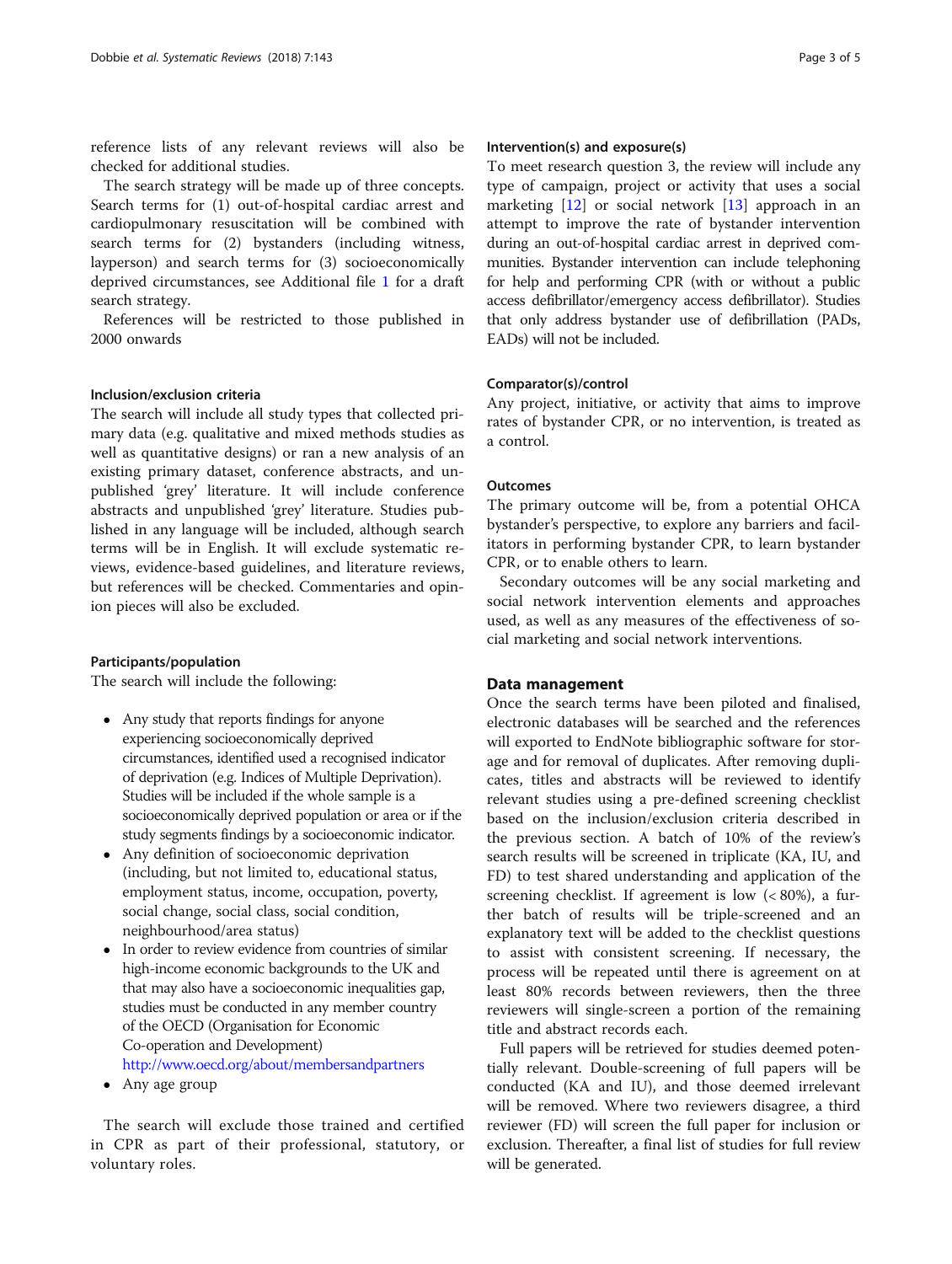#### <span id="page-3-0"></span>Quality assessment

A standard appraisal checklist appropriate to the study design (e.g. Critical Appraisal Skills Programme [http://](http://www.casp-uk.net/checklists) [www.casp-uk.net/checklists](http://www.casp-uk.net/checklists)) will be used independently by two members of the review team (adjudicated by a third). Each study will be graded according to the validity of the study and usefulness of its results to the review.

#### Strategy for data collection and synthesis

Data will be extracted from all studies (regardless of the evidence grading) and evidence tables produced by one team member, checked for accuracy by a second. Evidence tables will summarise each study's: aim, sample, design, county of origin, key barriers/facilitators findings, and quality grading. Tables will summarise any social marketing and social network intervention elements and approaches used.

A broader 2015 research review of the literature (Stirzaker R, Smith C: Improving Bystander CPR in Out of Hospital Cardiac Arrest (OHCA) in Scotland: A Research Review, unpublished) demonstrated that given the range outcome measures, a meta-analysis of extracted data will be unlikely to be feasible. Instead, the anticipated heterogeneous, largely qualitative and observational data will be synthesised in a narrative format focused around the review's objectives, with findings presented thematically.

#### **Discussion**

We could not identify a published systematic review examining the barriers and facilitators to bystander CPR in deprived communities. This review will focus on all studies conducted in OECD countries published since 2000 that seek to examine the barriers and facilitators to the delivery of bystander CPR in deprived communities and identify examples of previous intervention/activities that may inform the design of future theory-based interventions in improving the rate of bystander CPR in deprived communities.

There are limitations to the outlined systematic review. The review is part of a larger study to develop an intervention to improve the rate of bystander CPR in the UK. This means we have limits on the scale of the review due to resources and to be relevant to the aim of the larger study. Our limitations on publication date and included countries may result in some relevant, but ineligible, studies being missed from the synthesis, potentially introducing bias to our review. We also anticipate having to collect a high number of articles for full-text review due to the limited detail on socioeconomic status and deprivation in many papers' titles, abstracts, and keywords.

#### **Endnotes**

Unpublished data from the Resuscitation Research Group (RRG) at the University of Edinburgh.

### Additional file

[Additional file 1:](https://doi.org/10.1186/s13643-018-0807-5) Draft search strategy for MEDLINE (OVID). (DOCX 19 kb)

#### Abbreviations

CINAHL: Cumulative Index to Nursing and Allied Health Literature; CPR: Cardiopulmonary resuscitation; OECD: Organisation for Economic Co-operation and Development; OHCA: Out-of-hospital cardiac arrest; PRISMA-P: Preferred Reporting Items for Systematic review and Meta-analysis Protocols

#### Funding

The CSO (Chief Scientist Office) Grant Reference Number HIPS/17/10 funded this paper.

#### Authors' contributions

FD and GC designed the original study proposal. FD, KA, and IU drafted the protocol, with contributions from ED, LM, LH, and GC. FD, KA, and IU defined the search terms and inclusion and exclusion criteria. All authors read and approved the final manuscript.

#### Ethics approval and consent to participate

Not applicable

Consent for publication Not applicable

#### Competing interests

The authors declare that they have no competing interests.

#### Publisher's Note

Springer Nature remains neutral with regard to jurisdictional claims in published maps and institutional affiliations.

#### Author details

<sup>1</sup>Institute for Social Marketing, Faculty of Health Sciences and Sport, University of Stirling, Stirling FK9 4LA, UK. <sup>2</sup>Nursing Midwifery and Allied Health Professionals Research Unit, Faculty of Health Sciences and Sport, University of Stirling, Stirling FK9 4LA, UK.<sup>3</sup> Resuscitation Research Group, The University of Edinburgh, Edinburgh EH16 4SA, UK.

#### Received: 27 February 2018 Accepted: 2 September 2018 Published online: 17 September 2018

#### References

- 1. Sasson C, Rogers MA, Dahl J, Kellermann AL. Predictors of survival from outof-hospital cardiac arrest: a systematic review and meta-analysis. Cir Cardiovasc Qual Outcomes. 2010;3(1):63–81.
- 2. Hasselqvist-Ax I, Riva G, Herlitz J, Rosenqvist M, Hollenberg J, Nordberg P, et al. Early cardiopulmonary resuscitation in out-of-hospital cardiac arrest. N Engl J Med. 2015;372(24):2307–15.
- Stromsoe A, Svensson L, Axelsson AB, Claesson A, Goransson KE, Nordberg P, et al. Improved outcome in Sweden after out-of-hospital cardiac arrest and possible association with improvements in every link in the chain of survival. Eur Heart J. 2015;36(14):863–71.
- 4. Wissenberg M, Lippert FK, Folke F, Weeke P, Hansen CM, Christensen EF, et al. Association of national initiatives to improve cardiac arrest management with rates of bystander intervention and patient survival after out-of-hospital cardiac arrest. JAMA. 2013;310(13):1377–84.
- 5. Riegel B, Mosesso VN, Birnbaum A, Bosken L, Evans LM, Feeny D, et al. Stress reactions and perceived difficulties of lay responders to a medical emergency. Resuscitation. 2006;70(1):98–106.
- 6. Vaillancourt C, Lui A, De Maio VJ, Wells GA, Stiell IG. Socioeconomic status influences bystander CPR and survival rates for out-of-hospital cardiac arrest victims. Resuscitation. 2008;79(3):417–23.
- 7. Mitchell MJ, Stubbs BA, Eisenberg MS. Socioeconomic status is associated with provision of bystander cardiopulmonary resuscitation. Prehosp Emerg Care. 2009;13(4):478–86.